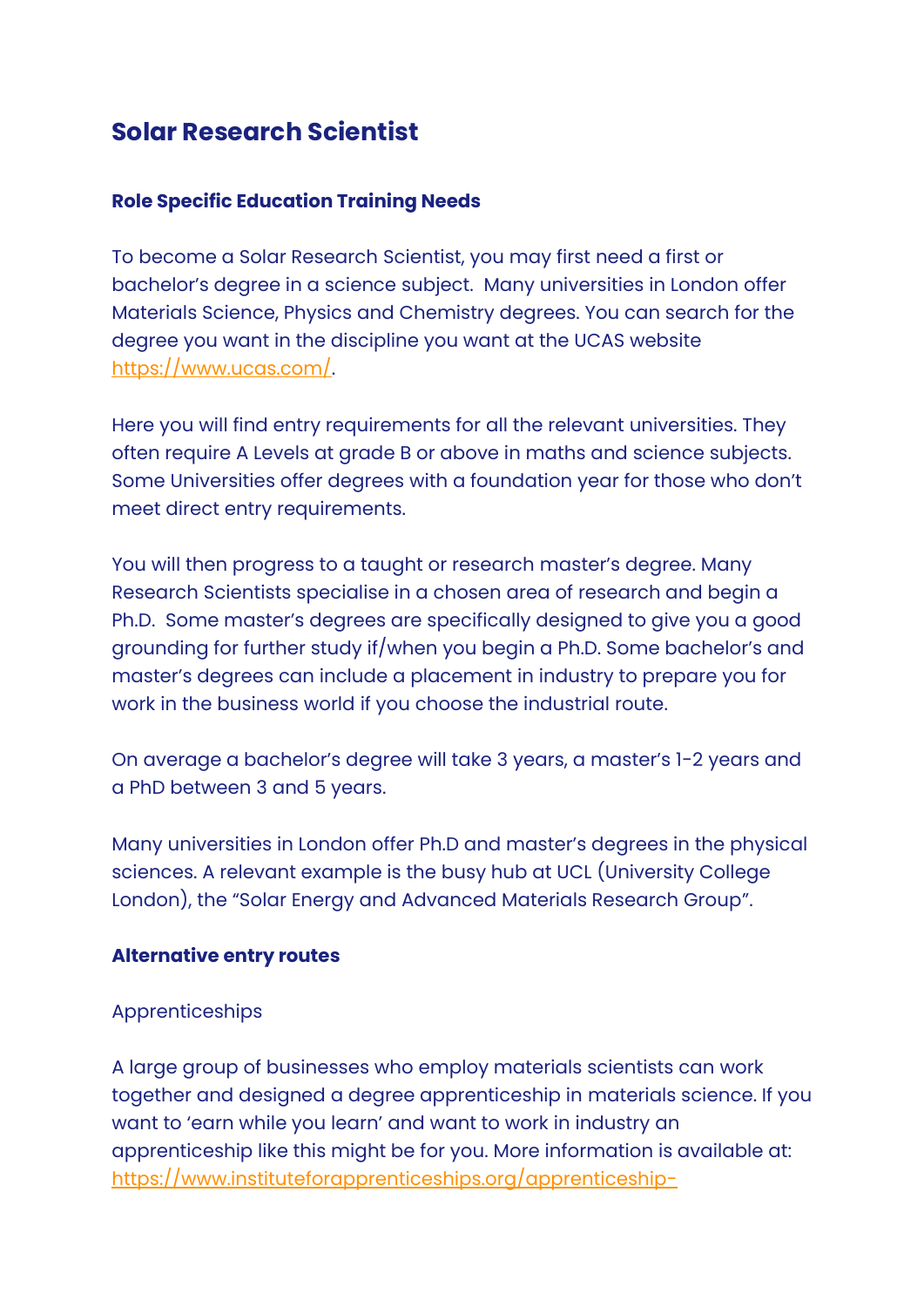[standards/materials-science-technologist-degree-v1-0.](https://www.instituteforapprenticeships.org/apprenticeship-standards/materials-science-technologist-degree-v1-0)

Information on a more generic non-degree apprenticeship in Research Science is available here:

[https://www.instituteforapprenticeships.org/apprenticeship](https://www.instituteforapprenticeships.org/apprenticeship-standards/research-scientist-v1-0)[standards/research-scientist-v1-0.](https://www.instituteforapprenticeships.org/apprenticeship-standards/research-scientist-v1-0)

For this apprenticeship you can choose to study in blocks or on day release from your employer.

Or if you would prefer to be laboratory-based this degree apprenticeship could be for you: [https://www.instituteforapprenticeships.org/apprenticeship](https://www.instituteforapprenticeships.org/apprenticeship-standards/laboratory-scientist-degree-v1-0)[standards/laboratory-scientist-degree-v1-0.](https://www.instituteforapprenticeships.org/apprenticeship-standards/laboratory-scientist-degree-v1-0)

#### **Career Prospects and Progression**

After completing relevant qualifications, you could choose to specialise further and complete a PhD. While working on your PhD you will might be sponsored by an organisation that is interested in your specific area of research. These sponsorships often offer a small stipend for living expenses while you study. Such sponsorship opportunities are competitive. After you complete your studies you could decide between working in academia, blending continued research, publishing papers and teaching, or working in the industry for a company that employees research scientists specialising in solar power.

Progression routes throughout your working life could include promotion to oversee entire research programmes and other management positions. You might choose to become a Chartered Scientist for further professional recognition: [https://sciencecouncil.org/scientists-science](https://sciencecouncil.org/scientists-science-technicians/which-professional-award-is-right-for-me/csci/)[technicians/which-professional-award-is-right-for-me/csci/.](https://sciencecouncil.org/scientists-science-technicians/which-professional-award-is-right-for-me/csci/)

#### **Skills Needed**

According to Prospects UK, Solar Research Scientists will need the following skills: